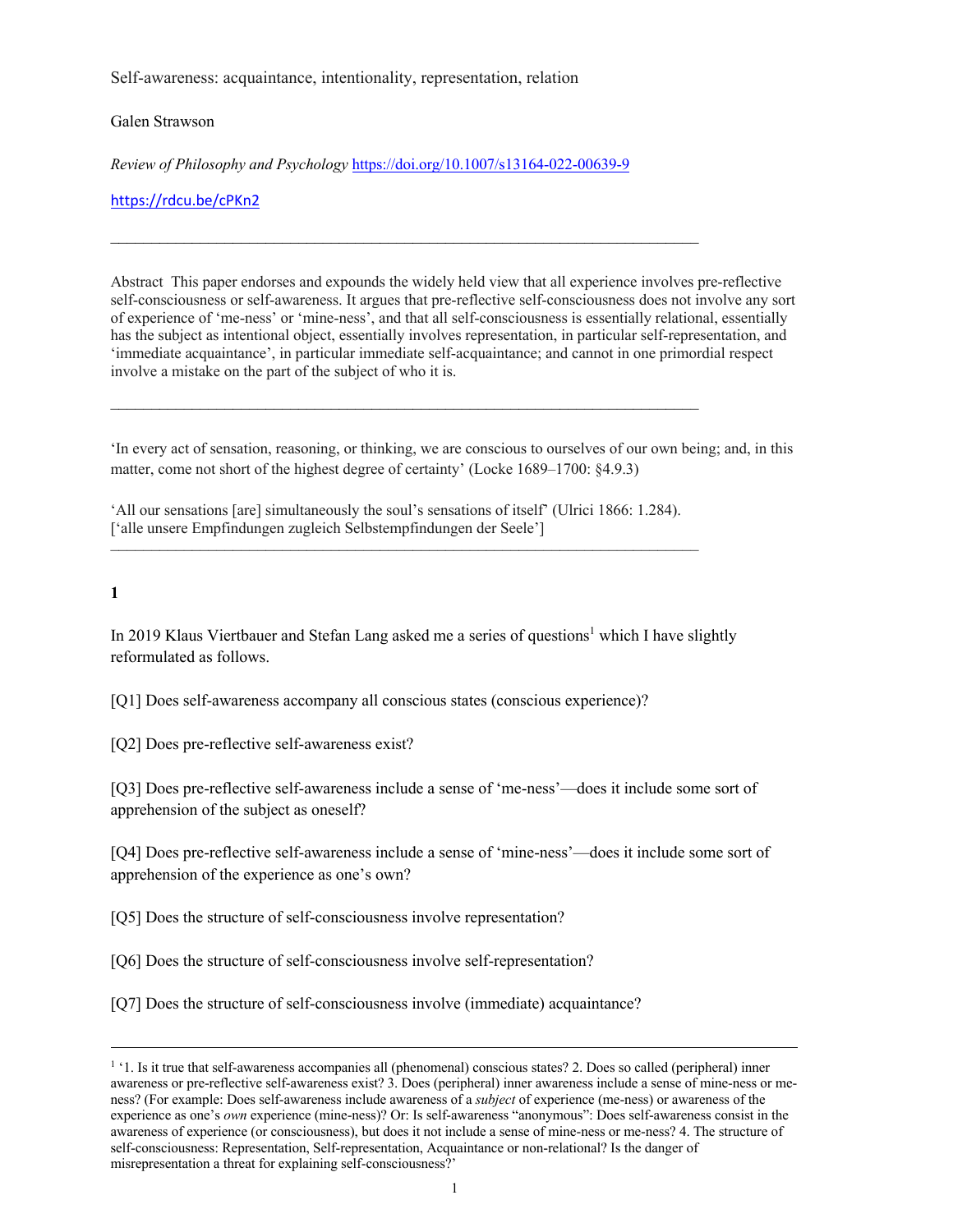[Q8] Is self-consciousness a non-relational phenomenon?

[Q9] Is the danger of misrepresentation a threat when it comes to self-consciousness?

These are Yes/No questions (unlike 'What is the meaning of life?'), and the answers I propose are as follows. [Q1] Yes. [Q2] Yes. [Q3] No. [Q4] No. [Q5] Yes (?). [Q6] Yes (?). [Q7] Yes. [Q8] No. [Q9] No. I propose, in other words, to endorse the following views:

[1] All conscious experience involves self-awareness, i.e. awareness, on the part of the subject of the experience, of itself.

[2] There is such a thing as pre-reflective self-awareness.

[3] Basic pre-reflective self-awareness does not include any sort of (phenomenological) apprehension of the subject *as oneself*.

[4] Basic pre-reflective self-awareness does not include any sort of (phenomenological) apprehension of the experience *as one's own*.

[5] Self-consciousness (both 'full' self-consciousness and pre-reflective self- consciousness) essentially involves representation. (?)

[6] Self-consciousness (both 'full' self-consciousness and pre-reflective self-consciousness) essentially involves self-representation. (?)

[7] Self-consciousness essentially involves a certain kind of 'immediate acquaintance'—immediate selfacquaintance.

[8] Self-consciousness is an essentially relational phenomenon.

[9] Self-consciousness cannot involve a mistake about who one is.<sup>2</sup>

I'll explain the question marks appended to [5] and [6] in §11 below.

Two immediate comments. (i) I'll treat self-awareness and self-consciousness as equivalent terms, in line with the original questions. (In some contexts it's more natural to use one, in other contexts the other.) (ii) I think it may be helpful, in the interests of full disclosure, to add

[10] In all self-consciousness the subject is the *intentional object* of its awareness.

to  $[1]-[9]$ .  $[10]$  follows immediately from  $[1]$ , and equally  $[2]$ , given that anything that awareness is awareness *of* is rightly said to be the object—i.e. the intentional object—of that awareness. If prereflective self-awareness exists, so also does pre-reflective intentionality, for the former is just a special case of the latter.

**2**

<sup>2</sup> I have adapted the wording, in moving from [Q9] to [9], in recognition of what I believe to be the motivation behind [Q9]. I take it that the question is whether or not self-consciousness, or at least self-reference, is— in Sydney Shoemaker's well known expression—'immune to error' through misidentification of the subject (Shoemaker 1968).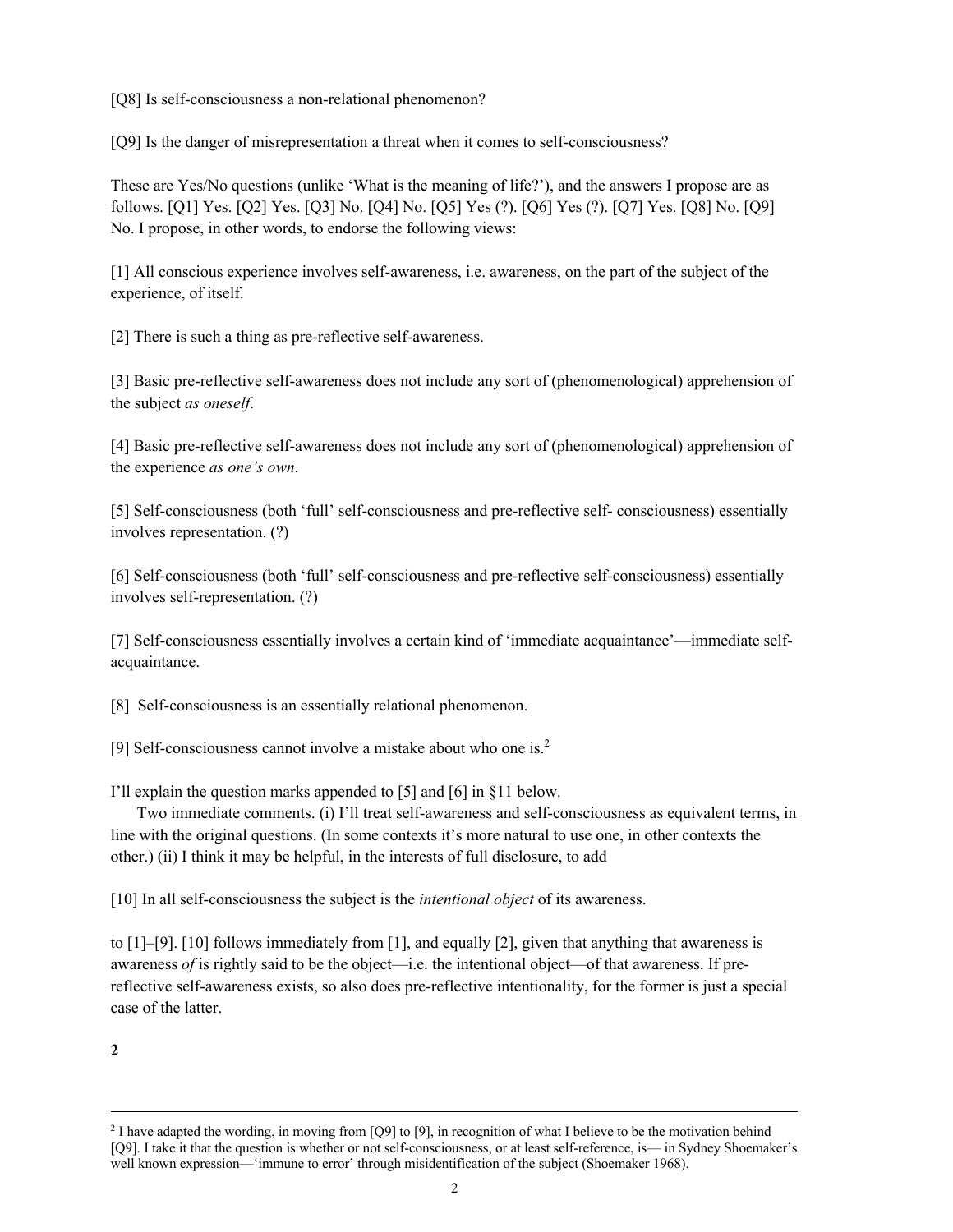Some not only think that some of  $[1]$ – $[10]$  are false. They doubt that they form a consistent set. They doubt, in other words, that [1]–[10] can all be true together. I suspect that some think that [7] is incompatible with [5] and [6], and perhaps even [8]. Others may think that [9] is incompatible with [8], [5], and [6].

Many, perhaps, think that [1] is false. I'll begin by arguing that there's an absolutely fundamental respect in which it's provably true, and indeed necessarily true. Then I'll try to show that it more or less directly entails [2]–[10].

Obviously I make no claim to originality. The view I favour has been held by many over thousands of years, in both the Western and Eastern philosophical traditions. The general issue has been the subject of a great deal of beautifully careful work over thousands of years. (It has also been constantly muddied by careless work.)

I'll speak mainly of 'the subject', meaning the subject of experience, rather than of 'the self'. I'll say shortly what I mean by 'experience'. I'll avoid using the term 'first-person' because I think it has caused a great deal of unnecessary confusion.

Many of the apparent disagreements in this debate are at bottom terminological. That doesn't prevent them from being fierce. My response to this is to be plodding—repetitive with variation—but philosophers have an infinite capacity to misunderstand, and I'm doubtful that the debate can be freed from terminological turmoil.

# **2**

Before we consider

[1] All conscious experience involves self-awareness

or equivalently

[1] all conscious experience involves self-experience

it will do no harm to take a step back to the foundational necessary truth that

[0] all conscious experience involves a subject of experience.

[0] is a necessary truth simply because experience is necessarily experience-*for*—for someone-orsomething; experience is necessarily experienc*ed*; experience is necessarily experienc*ing*. 3

What do I mean by 'conscious experience' or simply 'experience' (I take it to be true by definition that all experience is conscious experience)? I mean what many mean by 'consciousness': experiential 'what-it-is-likeness' of any sort whatever, any sort of feeling or sentience, phenomenological goings-on of any sort at all, however primitive.<sup>4</sup> A sea-snail has experience, if there is something it is like, experientially, to be a sea-snail. I'll assume, here, that there is. If you prefer you can substitute a mouse or a cat or a new-born baby.

Someone might try to challenge [0] by granting that

[11] experience entails *subjectivity*

but denying that

<sup>&</sup>lt;sup>3</sup> Shoemaker puts it well: it is 'an obvious conceptual truth that an experiencing is necessarily an experiencing by a subject of experience, and involves that subject as intimately as a branch-bending involves a branch' (1986: 10). I'm told that Plato makes the point.

<sup>4</sup> Schlick in 1936 notes that this broad use of 'experience' 'is a comparatively modern use of the word' (1936: 353). It is well established now.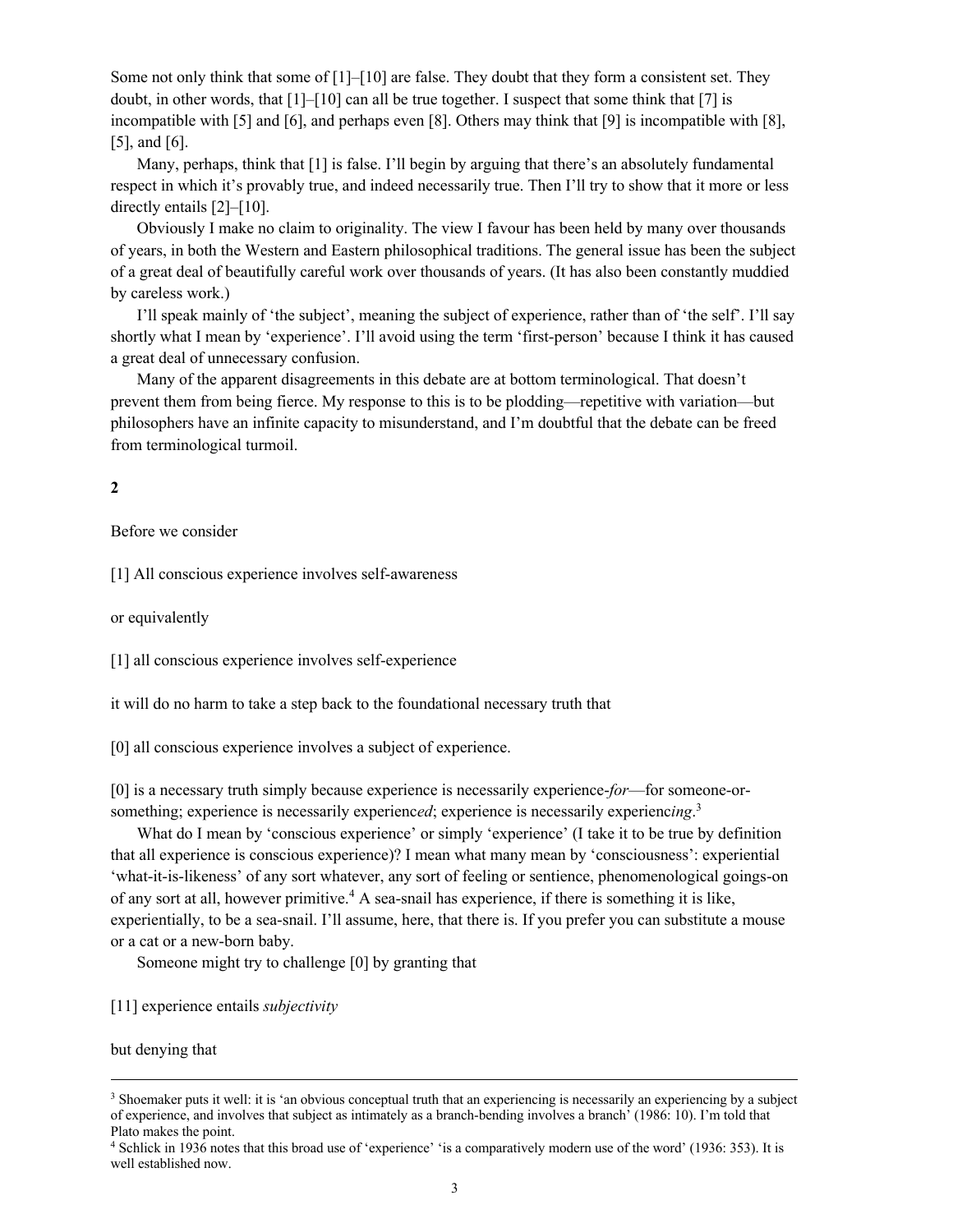[12] subjectivity entails a *subject*.

The best reply to this is to clarify the sense in which  $[12]$  is already true if  $[11]$  is: the fundamental sense of 'subject' in which the presence of subjectivity already entails the presence of a subject.

It may be said that [12] is preferable to [11] because 'subject' is a grammatical count noun and (therefore) involves a metaphysical commitment that the word 'subjectivity', a mass term, does not have. This resembles Lichtenberg's famous but entirely mistaken objection to Descartes.<sup>5</sup> My reply is simple: the minimal conception of the subject that I endorse is no more metaphysically committed than the thinnest viable notion of subjectivity.

Take any experience. It must involve a subject, as [0] says, a *haver*, (a) someone-or-something who/that has it. But one certainly doesn't have to think that the being of the subject is in any way additional to, ontically over and above, the being of the episode of experience. There is always a legitimate *conceptual* distinction between the subject or haver of an experience and the content of the experience. There is, if you like, an irreducible subject-content *polarity*. It does *not* follow that the experience involves any irreducible ontic *plurality*. 6

# **3**

Given this understanding of what a subject is,<sup>7</sup> [12] is guaranteed: subjectivity entails a subject. The subject may be very short-lived. It may last no longer than the experience. Still it must be there. Certainly *Hume* does not disagree.<sup>8</sup> Even Buddhists who believe that all existence consists in momentary *dharmas* can acknowledge a subject in this sense, while denying any sort of persisting subject.

So [0], [11], and [12] are all true. Whenever there is an experience there is necessarily—trivially— a *having* of the experience, hence necessarily a *haver* of the experience, i.e. a *subject* of the experience. Back now to

[1] all experience involves self-awareness—self-experience

the claim—to expand [1] into a more provocative form—that

[1] every experience involves experience, on the part of the subject, of itself, and, furthermore, experience of itself considered specifically as subject.

How can I include 'considered specifically as subject' in the expansion of [1], given that I think that [1] is true even in the case of sea-snails (which we are assuming to be subjects of experience) or new-born babies? I will try to explain.

## **4**

It often helps to have different formulations of a claim under investigation, and I propose now to introduce the further term 'subject-experience'. 'Subject-experience' is short for 'experience on the part of a subject of itself considered specifically as subject'. It's a name for a certain type of experience.

Here some will have trouble with the word 'as'. Many think the occurrence of 'as' in the expression 'experience of —— as ———' always indicates the deployment of a *concept*, in this case the concept

<sup>5</sup> See e.g. Strawson 2009: 140.

 $6$  By 'content of experience' I mean what is sometimes called 'internal content': that which I fully share with my philosophical 'Twin' on 'Twin Earth' (see Putnam 1975).

<sup>7</sup> It's shared, I believe, by Spinoza, Kant (at least at one point), William James, post-1921 Russell, Durant Drake, C. A. Strong, and many others—including (this will surprise some) Descartes. I argue for it at some length in Strawson 2003. <sup>8</sup> See e.g. Strawson 2011.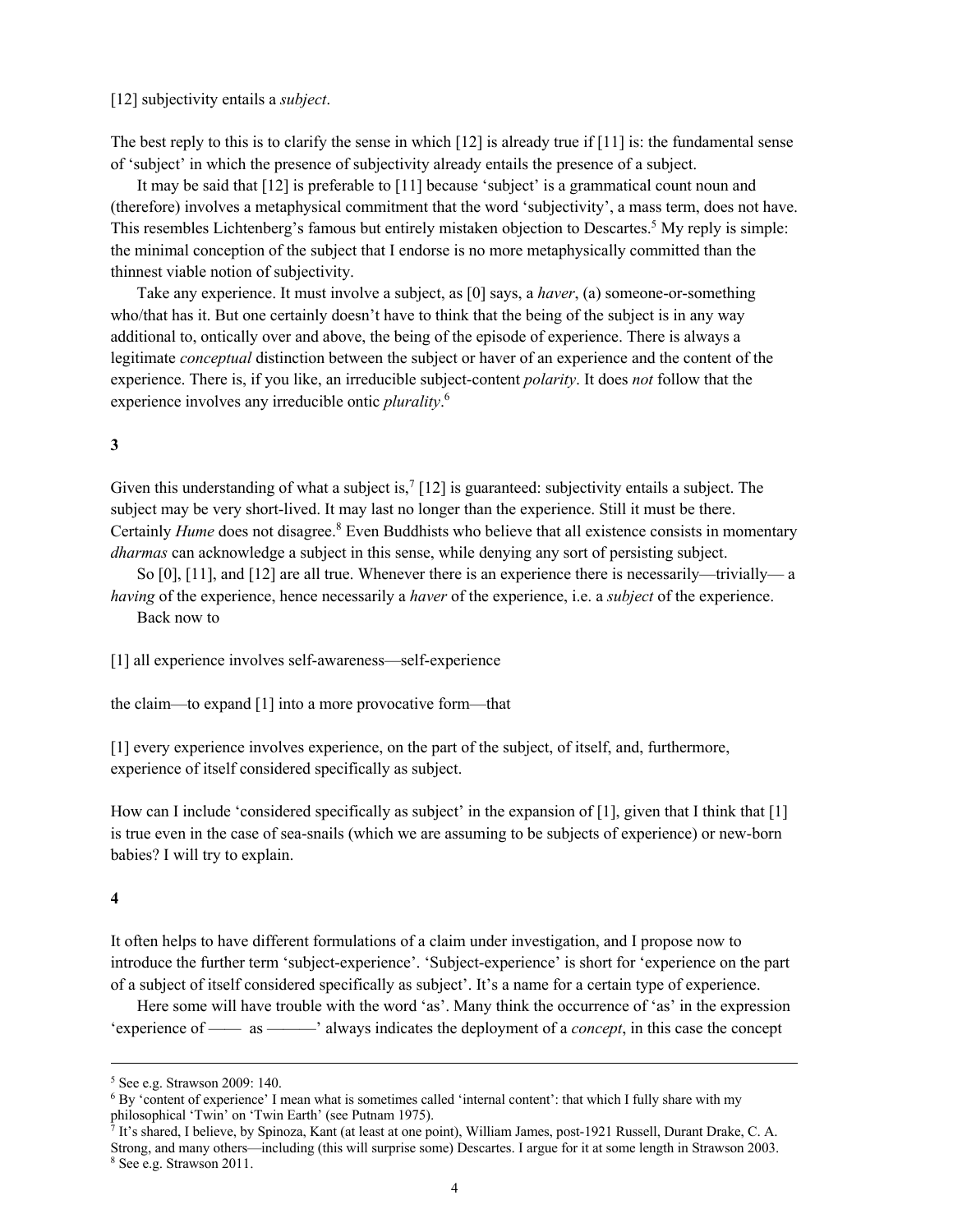SUBJECT. There is, however, a legitimate and crucial use of 'as' in these contexts that has no such implication. <sup>9</sup> I hope this will become clear.

[1], in any case, now becomes

[1] all experience involves subject-experience.

This is the form of [1] I will work with.

**5**

Is [1] true? To get the answer, consider a subject of experience *s* and the property of having *F*experience, where *F*-experience is a particular qualitative or phenomenological type of experience. I'll call properties like the property of having *F*-experience 'experiential properties'.

Suppose a particular *F*-experience is had by a particular subject *s*:

*s* has *F*-experience

and consider the following intentionally ponderous (repetitive) argument. I think everyone will agree that its first premiss, at least, is a necessary truth:

[13] When *s* has *F*-experience, having *F*-experience is a property of *s*. 10

Having *F*-experience is in fact an intrinsic<sup>11</sup> property of *s*. I'll take this as read. I think, in fact, that the distinction between an object or entity and its intrinsic properties—its *qualities*—is ultimately metaphysically superficial, but this doesn't mean that one can't perfectly properly use the language of object and property. This table is brown: true. This subject is having  $F$ -experience: true.<sup>12</sup>

Here's the second premiss.

[14] In having the property of having *F*-experience, *s* has experience of the property of having *F*experience.

I take it that this is also a necessary truth. One can also say that

[14\*] in having the property of having *F*-experience, *s* has experience of *having* the property of having *F*-experience

but there is no need to do this here.

I think some will flinch at [14], or perhaps scoff, but it's really just one way of expressing a very old idea. Here I choose to state it in a way that makes it seem vulnerable, because the present aim is full exposure of what is involved in the claim that all conscious experience involves self-awareness.

Let me try to explain.

<sup>9</sup> See e.g. Strawson 2010: 210, Montague 2016: 44.

 $10$  This talk of experience being a property of the subject is wholly compatible with the 'thin' account of a subject that I favour, according to which the total being of the subject is in the final analysis identical with the total being of the experience. The account requires fairly careful exposition (see Strawson 2003).

<sup>&</sup>lt;sup>11</sup> I take this use of 'intrinsic' to be compatible with *Indra's Net*, the view that everything in the universe is essentially interconnected with everything else in such a way that no *proper part* of the universe can strictly speaking be said to have intrinsic properties. (To combine intrinsic properties with Indra's Net, it's sufficient to endorse 'thing monism', the view that there is only one thing: the universe.)

<sup>&</sup>lt;sup>12</sup> See e.g. Strawson 2008 and at greater length Strawson 2021a.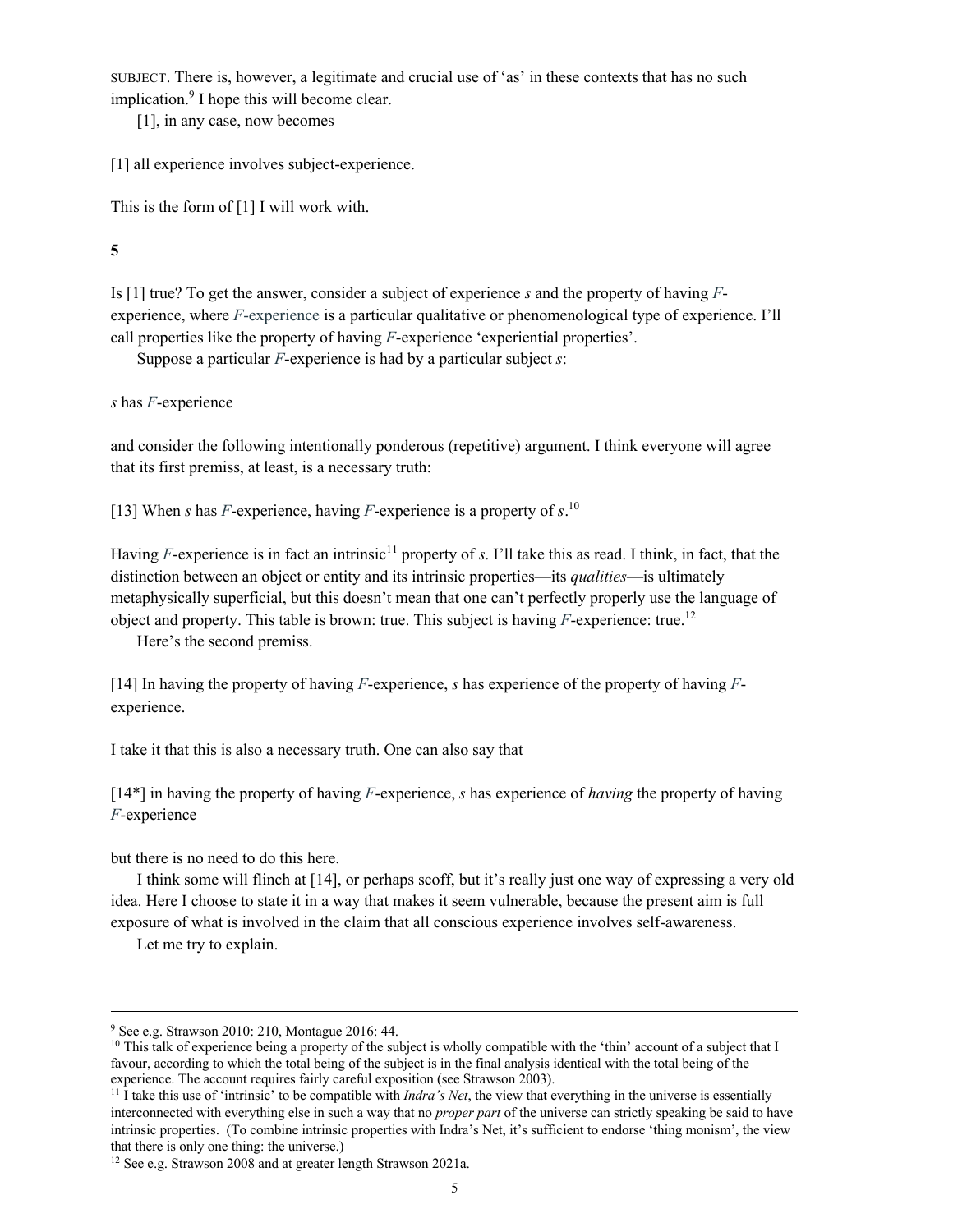First, and crucially, when *s* has experience of the property of having *F*-experience in the sense of [14], its having this experience doesn't involve any sort of *introspection*. <sup>13</sup> It just involves its having *F*experience. It doesn't involve any sort of higher-order mental operation, any (relatively sophisticated) cognitive distancing move of the sort definitive of introspection. It doesn't involve *s*'s being fully selfconscious in the sense of 'self-conscious' that is standard in analytic philosophy. It doesn't in other words involve *s*'s apprehending itself specifically and explicitly *as itself*, deploying (in some manner) the concept I or ME or MYSELF or some equivalent. So too it doesn't involve *s*'s possessing the concept SUBJECT or the concept PROPERTY. If a new born baby has *F*-experience, it necessarily experiences (having) the property of having *F*-experience, because (again) having *F*-experience just is experiencing having the property. It follows immediately (boringly, trivially) from the nature of experiential properties like having *F-*experience that it is correct to say that to have such a property is to experience having it.

Having experience of the property of having *F*-experience is itself a property, and it is itself an experiential property, and one can generate a nominal infinite regress—if one wishes. There is, however, nothing problematic about it. It's no more problematic than the fact that  $p$  (*necessarily p*) entails (*necessarily necessarily p*) and hence *p* (*necessarily necessarily necessarily p*) … in modal logic S5. More simply: the regress never happens, because the nominally distinct states are in fact identical (Aristotle saw this long ago).

This is I believe one good—designedly vulnerable—way to characterize the so-called *luminosity* or self-luminosity of experience or consciousness.<sup>14</sup> Whether one is a human being or a sea-snail or a spider

[14] one can't have *F*-experience, i.e. have the property of having *F*-experience, without having experience of the property of having *F*-experience.

Understood as it's intended, [14] is trivial. It doesn't take one to a higher-order; it certainly doesn't require conceiving of the experience *as* an experience.

'Stock objection. When you dance, you don't dance dancing. So too, when you experience, you don't experience experiencing.'

Reply. No. When you experience you do experience experiencing, because experiencing just is (of course) experiencing experiencing (again no higher-order operation). If you find that this claim somehow stalls your thinking, then (I say) you haven't yet heard it right. It is in fact equivalent to 'experiencing is experiencing', which has, like all tautologies, the virtue of being certainly true.

The argument continues as follows:

[15] experience of a property's being occurrently instantiated by a thing is experience of that thing.

### Therefore

[16] in all experience, a subject of experience experiences itself.

### Furthermore

[17] in all experience, a subject of experience experiences itself in its specifically mental being.

For of course

<sup>&</sup>lt;sup>13</sup> 'Introspection' (another term that has been much abused) is utterly different from immediate acquaintance, on which it essentially depends for all its content.

<sup>&</sup>lt;sup>14</sup> On luminosity, see e.g. Albahari 2009, Strawson 2013. This ancient use of the term 'luminosity' is not Williamson's recent use (Williamson 2000), but I take it that luminosity in this sense does entail luminosity in Williamson's sense (I understand the word 'know' in such a way that luminosity in this sense entails luminosity in Williamson's sense).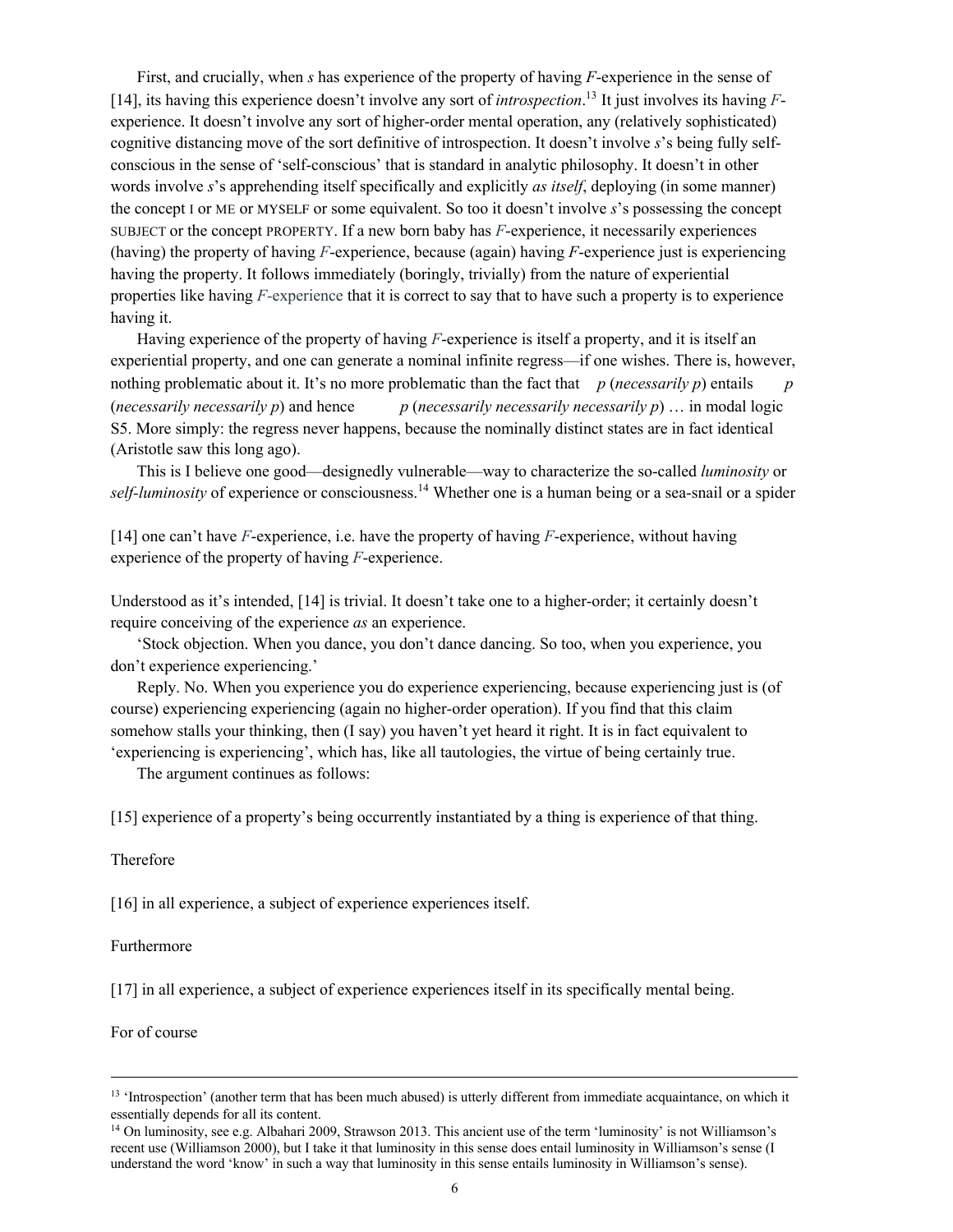[18] experience is a mental property

and given the definition of subject-experience on p. 5 we can re-express [16] as

[16] in all experience, a subject of experience has subject-experience

which is a version of

[1] all experience involves subject-experience.

I take it that it follows immediately (given the 'all') that

[2] there is such a thing as pre-reflective self-awareness

simply because there are many creatures that have experience that are not reflective at all, and lack the capacity to think of themselves specifically *as themselves* in the fully self-conscious way, and so also lack the capacity to think of anything specifically as *their own*. We may in fact take it as definitive of pre-reflective self-awareness that

[3] basic pre-reflective self-awareness does not include any sort of apprehension of the subject *as oneself*

and equally that

[4] basic pre-reflective self-awareness does not include any sort of apprehension of the experience *as one's own*. 15

This entails—or simply says in other words—that

[3] basic pre-reflective self-awareness does not include any sense of *me-ness*.

[4] basic pre-reflective self-awareness does not include any sense of *mine-ness*.

Some may wish to use 'me-ness' and 'mine-ness' differently. They may say that I beg the question in taking lack of any sense of me-ness or mine-ness as in effect *definitive* of pre-reflective selfawareness. Our terminological difference will then be clear. What is good is that we fully agree that *s* is in pre-reflective self-awareness aware of itself considered in its specifically mental being (in respect of its having a certain experiential, hence mental, property), and indeed of itself specifically in respect of its being a subject of experience.

# **6**

We have, then, an argument for [1]. I think it also delivers a good characterization of what is now often called *the minimal self*. I think it also delivers a good characterization of the absolutely minimal *sense* of self. I think in fact that the existence of the minimal self (MS for short) may be said to *consist* in the obtaining of the minimal sense of self (MSOS for short) which obtains whenever there is any

<sup>15</sup> These are *phenomenological* remarks. One might allow a *behavioural* sense in which a primitive experiencing creature can be said to apprehend its experience as its own, simply insofar as it reacts appropriately to experienced environmental threats.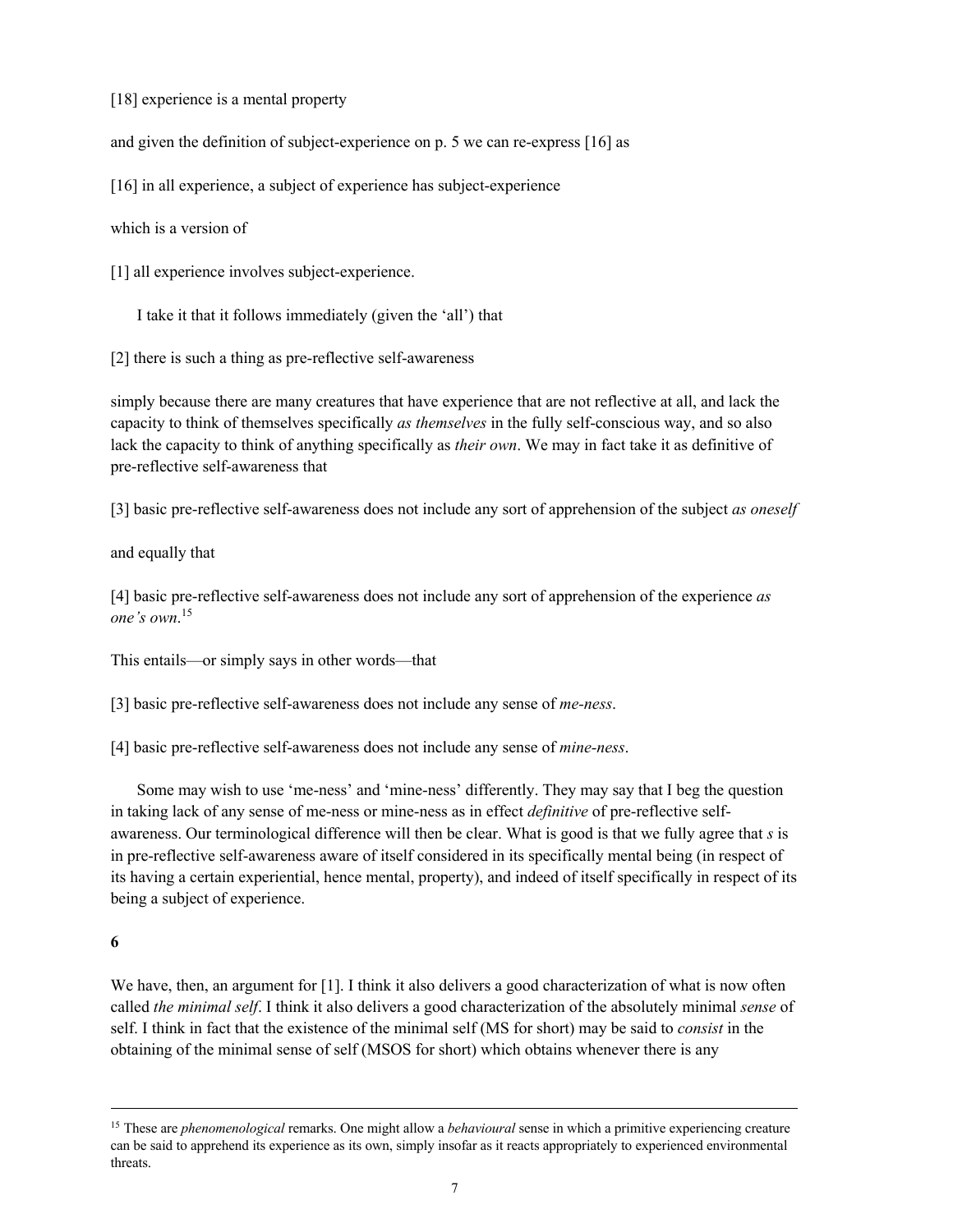experience: [MS = MSOS]. The minimal sense of self may in turn be identified with the existence of pre-reflective self-awareness (PRSA for short): [MS = MSOS = PRSA].

On this view, the minimal self is something that is essentially 'live' in the process of experience; it's not to be thought of as an entity that continues in existence even when there's no experiencing going on. One may want to conceive of the self *considered as a whole* as an entity that continues to exist when there's no experiencing going on (most do). It doesn't follow that one should conceive of the *minimal* self in this way (I don't think one should think of 'the self' as a kind of marsupial with the 'minimal self' in its pouch). My sense is that most of those who have participated in the recent debate about the minimal self have had something more like the current 'live' conception of the minimal self in mind.

'Objection. You've endorsed the view that the minimal sense of self doesn't involve any sort of sense of me-ness or mine-ness. But it's part of the very meaning of the phrase "sense of self" that to have a sense of self, truly a sense *of self*, entails having *some* sort of sense of me-ness or mine-ness.'

Reply. I have some sympathy with this (terminological) intuition. Should I perhaps allow that although [3] and [4] are true as stated, nevertheless

[a] a genuine sense of self necessarily includes some sort of sense of *me-ness*.

[b] a genuine sense of self necessarily includes some sort of sense of *mine-ness*?

To do this is to reject [MS = MSOS]—to allow that the existence of the minimal self doesn't necessarily involve any sense of self. It's a possible position. It's in line with the idea that one may in a spiritually advanced (or pathologically depersonalized) state lose anything properly called 'a sense of self' even though one continues to be a being that is when conscious necessarily pre-reflectively self-aware. It's in line with the (terminological) intuition that anything rightly called a self is essentially more than a subject of experience, because anything rightly called a *self* must indeed have some sort of *sense* of self, whereas a (mere, minimal) *subject* need not.

I choose nevertheless to reject [a] and [b] and say that all subjects do have a minimal sense of self simply in being pre-reflectively self-aware ([PRSA = MSOS]). They're not only self-aware, they're also aware of themselves specifically as mentally qualitied entities, specifically insofar as they are subjects of experience (compare the self-awareness a kitten has insofar as she's chasing her own tail). It's a terminological decision: on the present terms, all subjects of experience have, when conscious, a (minimal) sense of self, whatever else is true of them: [PRSA = MSOS]. It's an essential constitutive feature of subjectivity, right at the core. I've also suggested that [MS = MSOS]: that the minimal self is not well thought of as an entity (somehow embedded in the overall non-minimal self) that pre-exists [PRSA = MSOS]—an entity whose job is presumably to *generate* or *give rise* to [PRSA = MSOS]. Nor is it well thought of as an entity that that pops into existence when PRSA obtains while being ontically distinct from PRSA. To this extent the solid noun-phrase 'the minimal self' may be misleading.

**7**

I've offered a purposefully—painfully—laborious articulation of the [MS = MSOS = PRSA] complex in [11]–[18] because I think that it's helpful to do so if one wants to try to see what people have in mind when they talk about the pre-reflective self-awareness, the minimal self, and the minimal sense of self.

There are—once more time—richer conceptions of what it is to have a sense of self given which the minimal sense of self doesn't make the grade. But we're trying to characterize the absolutely minimal case, and the experience in question is, to repeat, experience, on the part of the subject, of itself specifically in its mental being, its specifically subject-of-experience-ish being (not its being specifically as something with fingers or a tail). One might say that it is experience of its own active *subjecting*. Chickens have such experience, assuming that there's something it is like, experientially speaking, to be a chicken. So do spiders and sea snails, on the same assumption. So do cells, if there's something it is like, experientially speaking, to be a cell.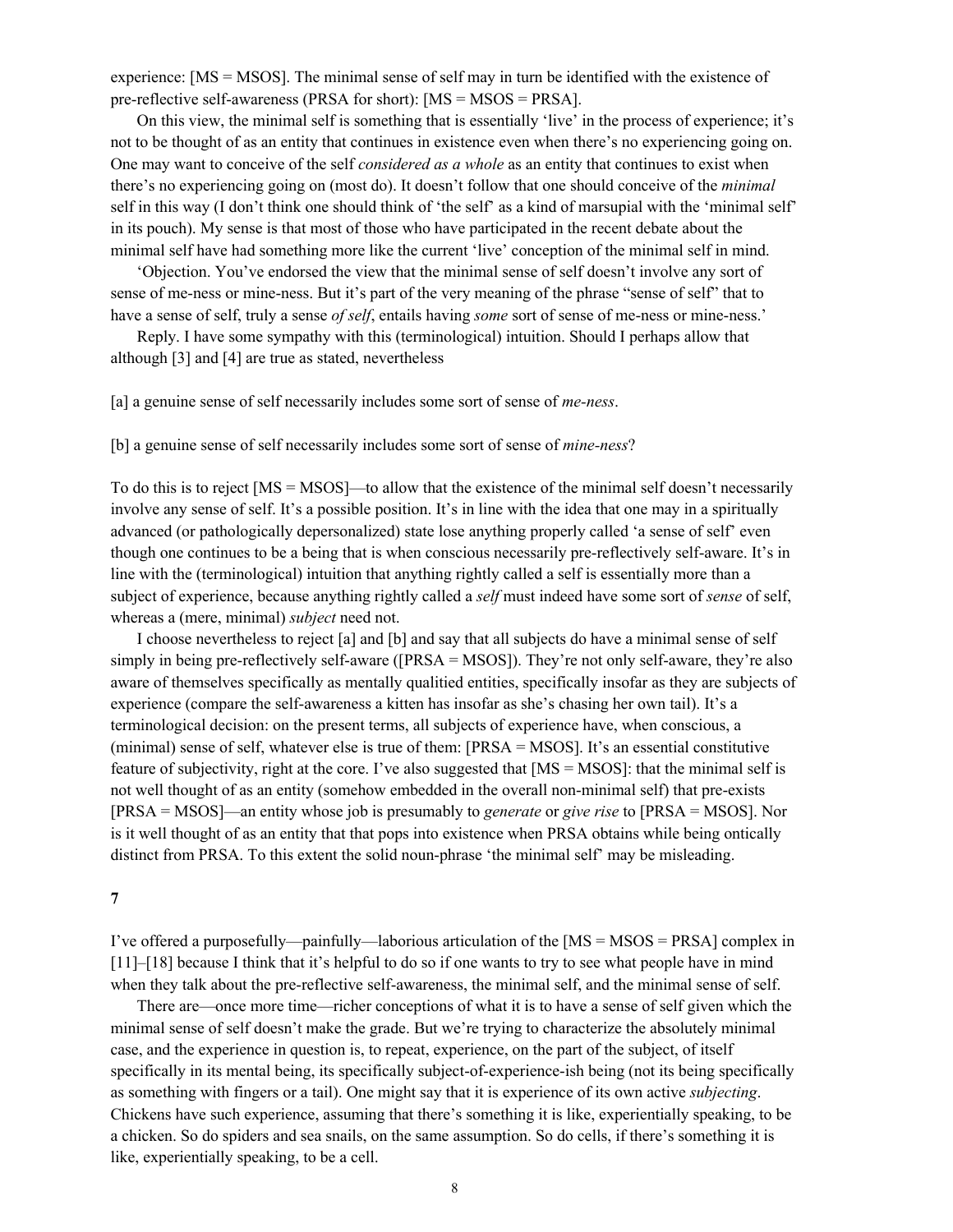'Question. Is the self or subject really *phenomenologically* given in this case?' Reply. Yes, in one unshiftable sense. For—to take one more run at it—there is

[i] an experiential or phenomenologically contentful going-on

that is of course

[ii] phenomenologically given to the subject (necessarily so, because its being so given is what constitutes its existence)

and that is

[iii] a property of or process in the subject

and is indeed

[iv] part of what constitutes the very being of the subject at that time.

So there is

[v] experience *of* the subject by or on the part of the subject

which is as such and of course (trivially)

[vi] genuinely *relational* experience of the subject,

i.e. experience that is of course (and trivially)

[vii] *intentionally of* the subject,

and it's not

[viii] 'merely' or 'purely' relational experience of the subject,<sup>16</sup>

because it's also

[ix] *phenomenologically qualitied* experience of the subject,

and also, and therefore,

[x] phenomenologically qualitied experience of the subject *considered specifically in respect of its mental being*

—since the existence of that phenomenological quality, i.e. the possession of the property of having that experience with that phenomenological character, is (= [iv]) part of what constitutes the very existence of the subject at that time. It's also

<sup>&</sup>lt;sup>16</sup> One may be said to have 'merely relational' experience of *x* when *x* is indeed the thing that one's experience is experience of, but one's experience of it doesn't furnish one with any idea of its nature (one's idea of *x* is then, in eighteenth-century terms, a merely 'relative' idea).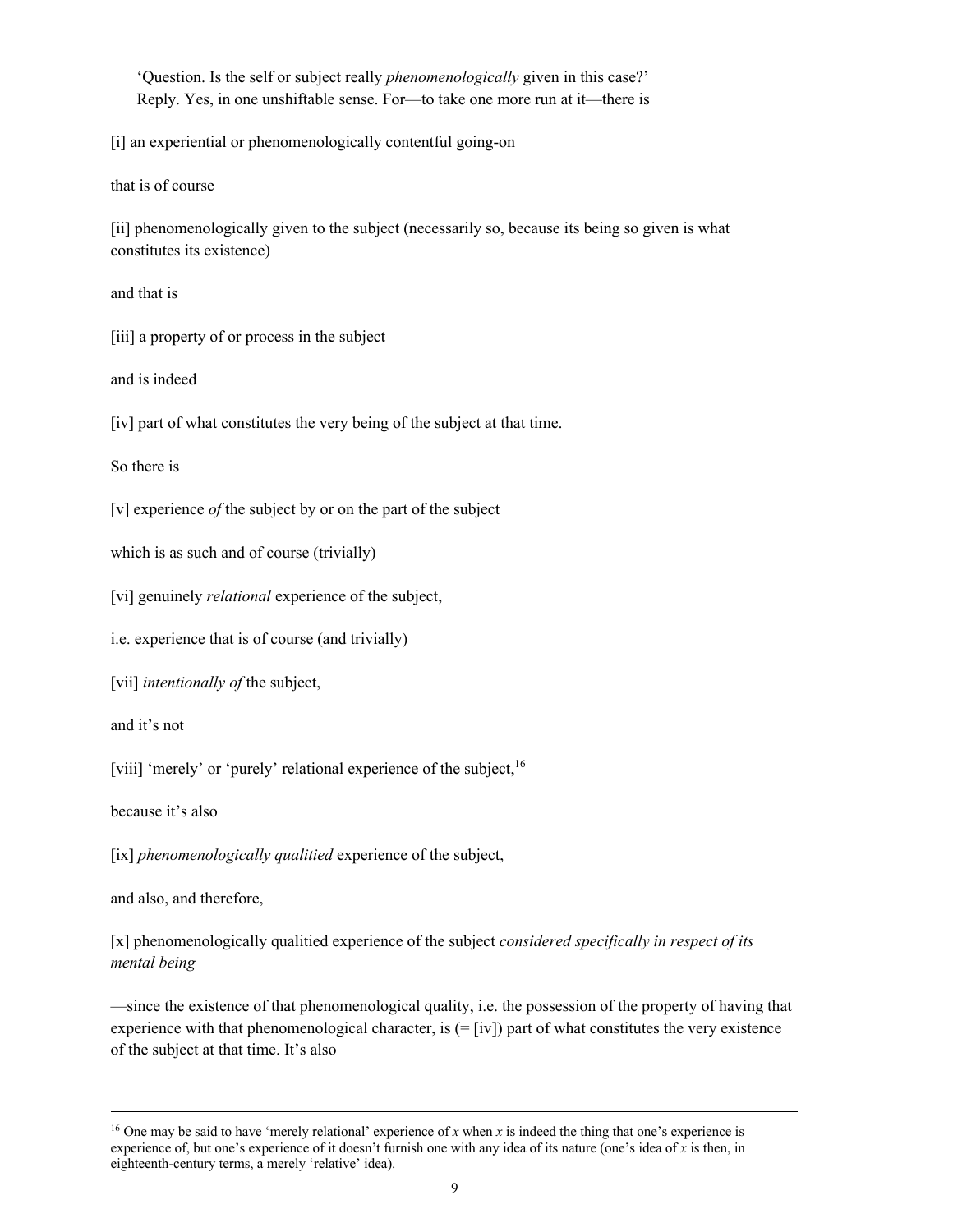[xi] *accurate* phenomenologically qualitied experience of the subject considered specifically in its mental being

simply because the having of it is the knowing of its quality,<sup>17</sup> and—again  $(=[iv])$ —the phenomenological content is as it occurs part of the very being of the subject considered specifically in its mental being; just as every intrinsic property of a thing *x* is part of the very being of *x* at the time it is possessed. And in that fundamental sense the subject considered specifically in its mental being is not only phenomenologically given, immediately phenomenologically given, in the experience, it is also in being so given

[xii] given 'as it is in itself'—at least in part.

We shouldn't be afraid of this Fichtean note—or of the expression 'as it is in itself'.

This is minimal presence to self: primordial awareness of self: the minimal sense of self. It isn't as if a subject's presence to self isn't real or genuine unless it's explicitly apprehended to be presence to self by the subject whose presence to self it is (one might as well say that a mirror doesn't reflect anything unless it is aware that it does). This is what it is, *minimally*, to be conscious, to be conscious at all, to be an experiencing being of any sort at all, to exist *pour soi*—*für sich selbst*.

I hope that the idea is reasonably clear. It's not in any tension with richer conceptions of presence to self—of the *pour soi*—of the kind that are at play in, for example, Sartrean agonizing, and that presuppose it.

#### **8**

So much for [1]–[4]. What about [5]–[10]? They claim that all self-consciousness—whether full, minimal, or something in between—essentially involves [5] *representation*, and indeed [6] *selfrepresentation*; and also [7] *self-acquaintance*, and indeed *immediate* self-acquaintance; and is [8] an essentially *relational*—*self-relational*—and [10] *intentional* phenomenon; and is [9] in one fundamental respect *infallible*, inasmuch as one cannot fail to be aware of oneself when one takes oneself to be.

These claims raise more questions than I can deal with in this paper.<sup>18</sup> I'm going to argue—in the next four sections, and with certain reservations—that they're all true, and that any disagreement about them must in the end turn out to be terminological. I think, more moderately, that they all have true readings. Plainly parts of my answer are already contained in [i]–[xii] above.

#### **9**

There is, from now on, no avoiding the terminological morass. But I want to approach the general issue of mental reflexivity indirectly by considering first of all an occurrent conscious thought that I've just purposefully had: the thought *this (very) thought is puzzling*. I'll call it '*P*'. You can have a thought with the same form now. I've had thoughts with this form quite a few times. So far they have all been true. One day, perhaps, I'll have a thought with this form that won't be true. I look forward to it (it will be just as philosophically useful as *P*).

What can we say about *P*? It quite certainly *refers* to itself. It therefore necessarily *represents* itself in some manner ([5] and [6]). What about *acquaintance* ([7])? Can an occurrent thought, rather than a subject of experience, be said to be acquainted with anything? Probably not, but its occurrence can I think be said to *involve* acquaintance, and it seems reasonable to say that *P* does involve a kind of acquaintance (even though the acquaintance involves puzzlement!). *P* is quite certainly *about* itself: it is

<sup>&</sup>lt;sup>17</sup> This claim has absolutely nothing to do with the 'myth of the given' (see e.g. Strong 1923, Sellars 1956), which is indeed a myth (see Strawson 2021b: §9).

 $18$  I try to address some of them in a paper called 'Self-intimation' (2013).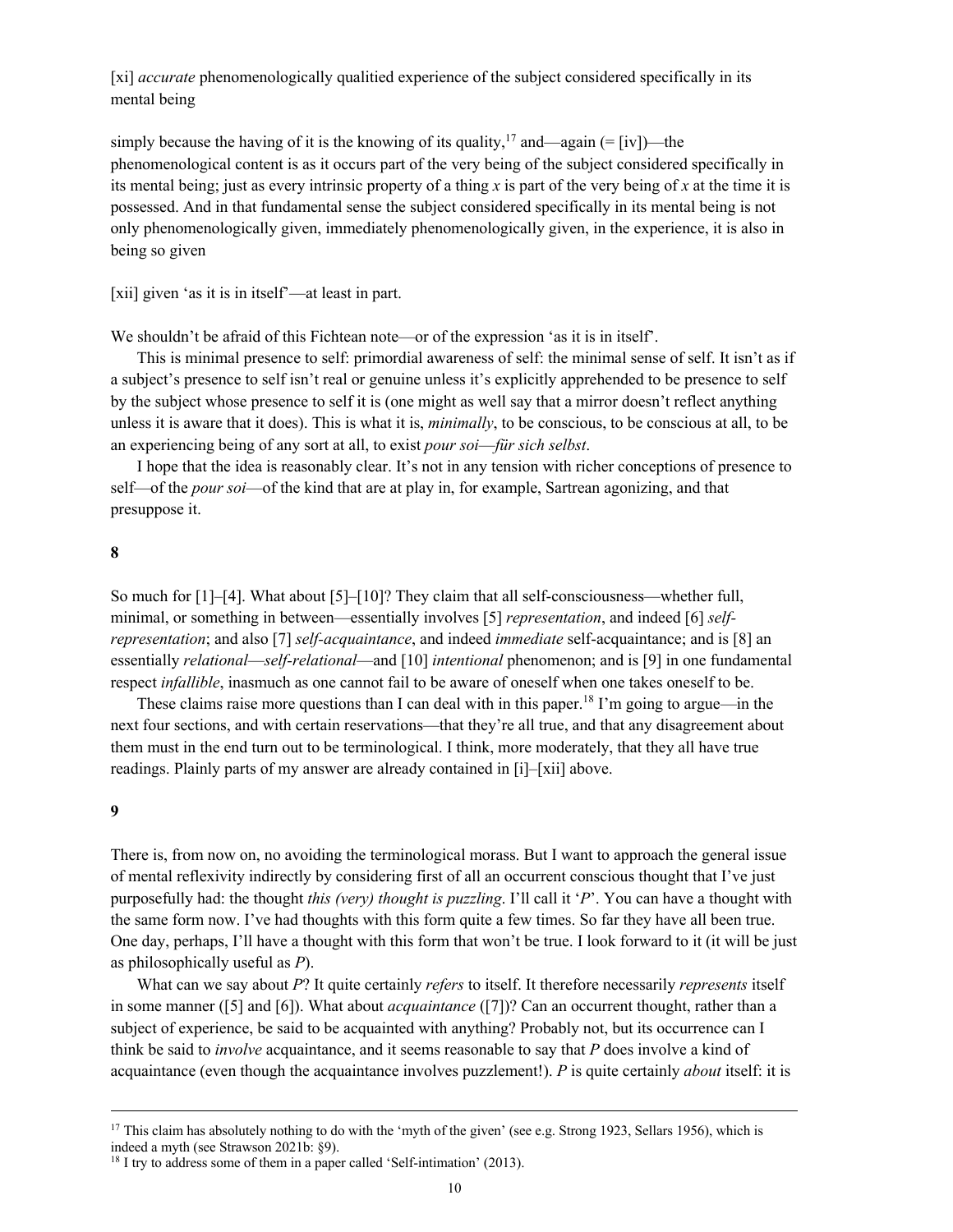therefore as we say *intentionally directed* at itself ([10]), and it is therefore and necessarily *relational*, indeed *self-relational*, and non-trivially so ([8]).<sup>19</sup> And its genuine occurrence guarantees that it is about itself in exactly the way it seems to be ([9]). It couldn't possibly not be about itself.

What about *representation*? Some say that one cannot properly talk of representation unless there is a possibility of misrepresentation, and that there is no possibility of misrepresentation in the case of thoughts like *P*. I can't, however, see any good reason to accept the claim that representation presupposes the possibility of misrepresentation, either in the particular case of *P* or in general. (It seems a bit like the obviously false claim, made by some Wittgensteinians, that one can't be said to know that one is feeling pain because one can't possibly be wrong.) I think the notion of representation is far more general and powerful than this, and effortlessly encompasses cases in which one can't be wrong alongside cases in which one can be wrong. *P* certainly features in its own content, and this, for me, is a sufficient condition of its being represented by itself.

## **10**

*P* seems relatively unproblematic—or so I hope. What about the mental reflexivity claim (ancient in both the Western and the Eastern traditions) that

[19] any episode of conscious awareness necessarily comports awareness of itself

even if—although—it does so only 'by the way', or 'in passing' or '*en marge*' (ἐν παρέργῳ, in Aristotle's expression, *nebenbei*, in Brentano's)?

[19] is at bottom just a variant of [1], or so I presume. That said, it's a common claim, and it may help to consider [1] in this impersonal form (it's impersonal inasmuch as contains no explicit reference to a subject).

The root idea behind both [1] and [19] can more feel difficult in its impersonal form than in its personal form (even when one accepts [19], one can find ways of stating it that may cause one to fall into doubt). There's a famous expression of it—so I take it to be—by Brentano. He considers a case of hearing a sound:

the consciousness of the presentation of the sound clearly occurs together with the consciousness of this consciousness, for the consciousness which accompanies the presentation of the sound is a consciousness not so much of this presentation as of the whole mental act in which the sound is presented, and in which the consciousness itself exists concomitantly. Apart from the fact that it presents the physical phenomenon of sound, the mental act of hearing becomes at the same time its own object and content, taken as a whole.<sup>20</sup>

The (impersonal) claim is that any episode of conscious awareness must comport awareness of itself in order to be the episode of conscious awareness that it is with the content that it has.

This can seem irredeemably paradoxical. It seems to say that the experiential content must somehow be already all there in order to be taken as an object of awareness in the way that is said to be necessary for it to be there in the first place. It seems this can't possibly be right. And yet it is (I believe) really just a way of saying that experience is *experience*, no less; that awareness is … *awareness*. It seems that this is the best that discursive thought and language can do when it encounters the remarkable phenomenon of experience ('consciousness'). It's one expression of the fact that I don't dance dancing when I dance, but do experience experiencing when I experience.

 $19$  It's related to itself in some way other than the way in which it is necessarily and trivially related to itself simply in being self-identical—if indeed you accept that self-identity is a relation.  $20$  1874:100. I assume that Brentano takes this to be Aristotle's view.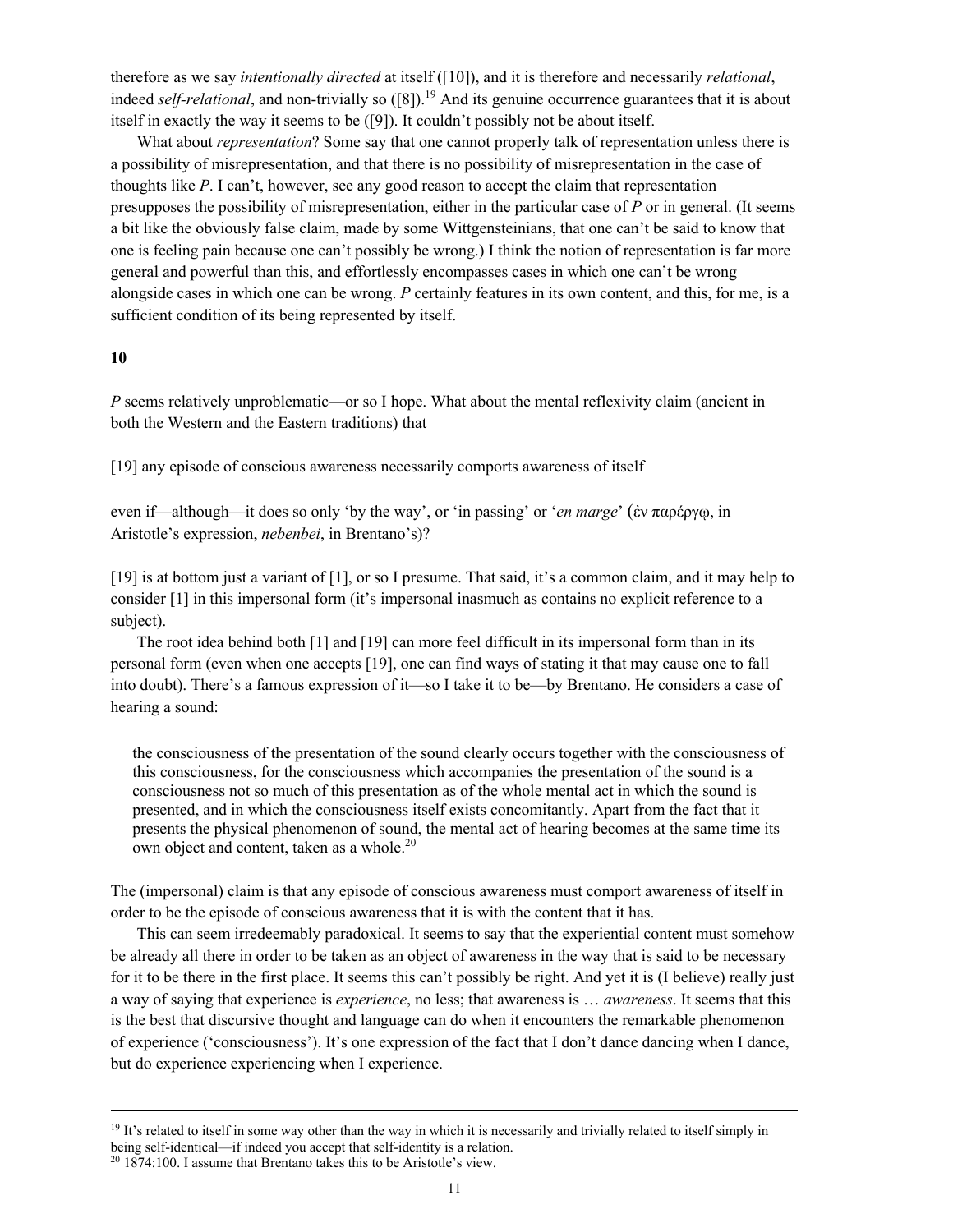Let me rephrase this. Just as we considered a particular occurrent thought *P*, and assessed it in the light of [5]–[10], we may consider a particular occurrent episode of conscious awareness *a*, and make the same assessment. We take it that

## [20] *a* (necessarily) comports awareness of itself

simply in being an episode of conscious awareness. Unlike *P*, *a* doesn't refer to itself, because it isn't a linguistic matter. It is nevertheless awareness *of* itself, hence *intentionally concerned* with itself ([10]). Does it therefore *(re)present* itself ([5] and [6])? One may well feel that it couldn't possibly be intentionally *of* itself unless it (re)presented itself—figured itself—in *some* manner, and I take there to be a robust sense of '(re)present' in which this is true. But I have some sympathy with the feeling that the intentionality is in this case too intimate to be said to involve (re)presentation.

What about *acquaintance* ([7])? Again the answer seems clear. The fact that *a* comports selfawareness, and indeed *constitutively* comports self-awareness, seems a clear case of immediate acquaintance, immediate self-acquaintance, even if—even though—its self-acquaintance is ἐν παρέργῳ or *nebenbei*. As for immediacy—it's not as if *a* somehow *travels out* from itself in some manner, in comporting awareness of itself, in order to take a look at itself in a way that might be thought to constitute something less than immediate acquaintance. And certainly there is no room for misrepresentation ([9]): not only because one can't in acquaintance be wrong about who one is, but also because one can't in acquaintance be wrong about how one is.

What about *relationality* ([8])? Acquaintance, like intentionality, seems essentially (trivially) relational. For whatever it is, it's a *having to do with something* on the part of something. This seems to be an irreducibly relational fact, even though the first something is the same thing as the thing the second something has to do with.

If *identity* is a relation, as nearly everyone allows (it's classified as a reflexive, symmetric, and transitive relation), then *a*'s comporting awareness of itself must surely also be. I think that one can, though, respectably wonder whether identity is a real relation. It seems to leave a lot to be desired, metaphysically, as a relation. It seems metaphysically epiphenomenal, as it were—empty—indeed nonexistent. Perhaps we're misled by something that undoubtedly qualifies as a true proposition, a valid structure in discursive thought  $(A = A)$ , into thinking—wrongly—that it represents a real metaphysical something, a real relation, a real piece of *structure in reality*.

Let's accept for the moment that identity is not a real relation, a real metaphysical relation, and that one can't appeal to its being a relation in holding that *a*'s self-acquaintance is a genuine relation. My intuition is that *a* is still obviously relational, and self-relational, in comporting (Aristotelian, Brentanian) self-awareness in the way it does. Others may fail to find genuine metaphysical articulation or structure in *a*'s comporting self-awareness in the way it does, and be inclined to speak of irrelational self-awareness. What we have, they may say, is simply the unique self-luminous character of experience, immediate self-intimation of a sort that is not well thought of as involving relationality.

I can't resolve this disagreement, only report it. Its existence is perhaps valuably expressive of the *sui generis* nature of experience.

# **12**

We move now, and finally, to the fully personal form of the reflexivity claim. We've accepted that all conscious experience essentially involves self-consciousness, self-awareness, and in particular prereflective self-awareness—that

[1] all conscious experience involves awareness on the part of the subject of itself.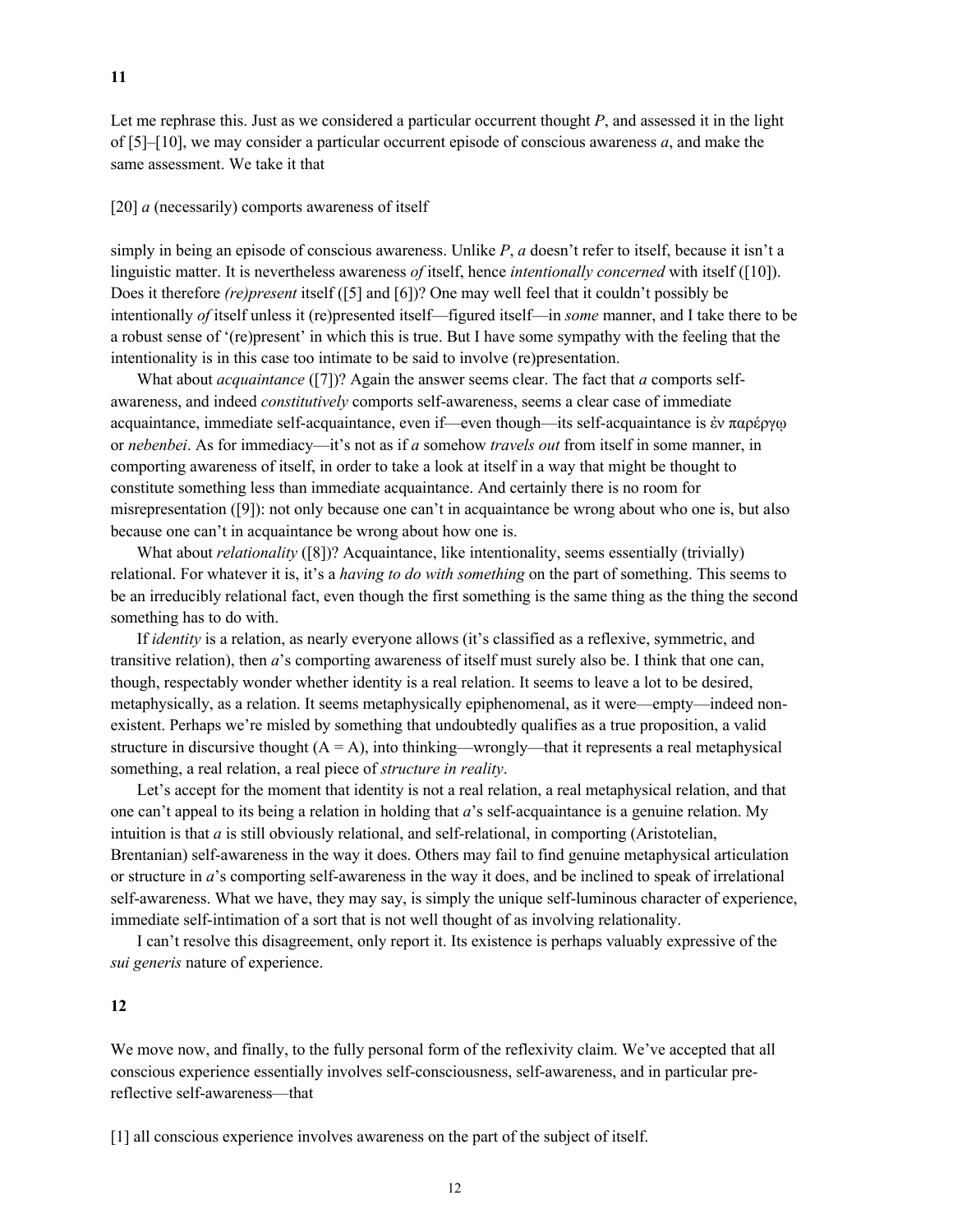Now we ask the following questions: Does the self or subject *s*, in being aware of itself in pre-reflective self-awareness, thereby and necessarily represent itself ([5] and [6])? Is it really right to say that *s*'s prereflective awareness of itself constitutes its having itself as intentional object ([10])? Does *s*'s prereflective self-awareness really amount to its standing in a genuine metaphysical relation to itself ([8])? (We've already put aside identity's claim to being a real metaphysical relation.) Is *s* really (immediately) acquainted with itself ([7])? Finally, is *s*, in being aware of itself in any way at all, whether prereflectively or hyper-reflectively, unable to be wrong about who it is ([9])?

Claims [5]–[8] and [10] are deeply intertwined. Claim [9] stands somewhat apart from them, and I'll deal with it first and briefly.<sup>21</sup> The first point is that it's obvious that one can't be wrong about who one is in pre-reflective self-awareness, because the only subject that one can possibly encounter in prereflective self-awareness is oneself. But what if one sees someone in a crowd in a mirror and wrongly thinks, of that person, that it is oneself ('that's me'), or sees oneself in the mirror and thinks, of oneself so seen, 'that's Fred', a thought that immediately entails 'that's not me'?

Cases like these have been made popular by Wittgenstein and others. Plainly they give one sense in which one can be wrong about who one is. But each one of them depends essentially for its possibility on the respect in which one is in having the thought right—not even possibly wrong—about who one is.

To see this it's enough to consider the 'me' in the thought 'that's me' or 'that's not me'. It can't possibly miss its mark, because it refers essentially to the thinker or haver of the very thought in question (it is as it were built into it). And it's precisely because it doesn't miss its mark (and can't—but we don't here need to appeal to this fact) that it's possible for one to be wrong about who one is in the rather recondite way discussed by Wittgenstein and others. For what one thinks is precisely that it is oneself *already correctly identified and referred to* who is someone one is not; or that someone who is not oneself is oneself *correctly identified and referred to*. If the inevitably correct identification were not in place, the mistake wouldn't be possible.

So much for [9]. What about [5] and [6]? Does *s*, in being aware of itself in pre-reflective selfawareness, really *(re)present* itself? As always, when I ask myself this, I first get an immediate 'Yes, obviously and trivially so': *s* (re)presents itself simply in having whatever experience it is having imagine the simplest possible colour experience. There's no good philosophical reason to feel uncomfortable about this claim. It's no objection to say that the phenomenology is (say) just: redness.<sup>22</sup> So there's 'just' redness. Fine. The creature is only a sea-snail. Fine. The key claim—[1]—remains true and secure. *s* features in the content of its experience. It is in other words part of what is given to it in its experience. It is in having its experience related to itself, immediately acquainted with itself (the having is the knowing), intentionally related to itself ([7], [8], 10]). We human beings can be as astonishingly ignorant of ourselves as we evidently are, and as Freud, Kahneman, and others assure us we are, while knowing ourselves fully in this way.

#### References

Albahari, M. (2009) 'Witness Consciousness: Its definition, appearance and reality', *Journal of Consciousness Studies*, 16.1: 62–84.

Brentano, F. (1874/1995) *Psychology from an Empirical Standpoint*, introduction by Peter Simons, trans. A.C. Rancurello, D.B. Terrell, and L. McAlister (London: Routledge).

Locke, J. (1689–1700/1975) *An Essay concerning Human Understanding*, ed. P. Nidditch (Oxford: Clarendon Press).

Montague, M. (2016) *The Given* (Oxford: Oxford University Press).

<sup>21</sup> I discuss it at length in Strawson 2012.

<sup>22</sup> I hope, but doubt, that the philosophical community will one day get over the idea that *Hume* claimed that one doesn't experience oneself in having experience; see Strawson 2011, or, more briefly, 2022.